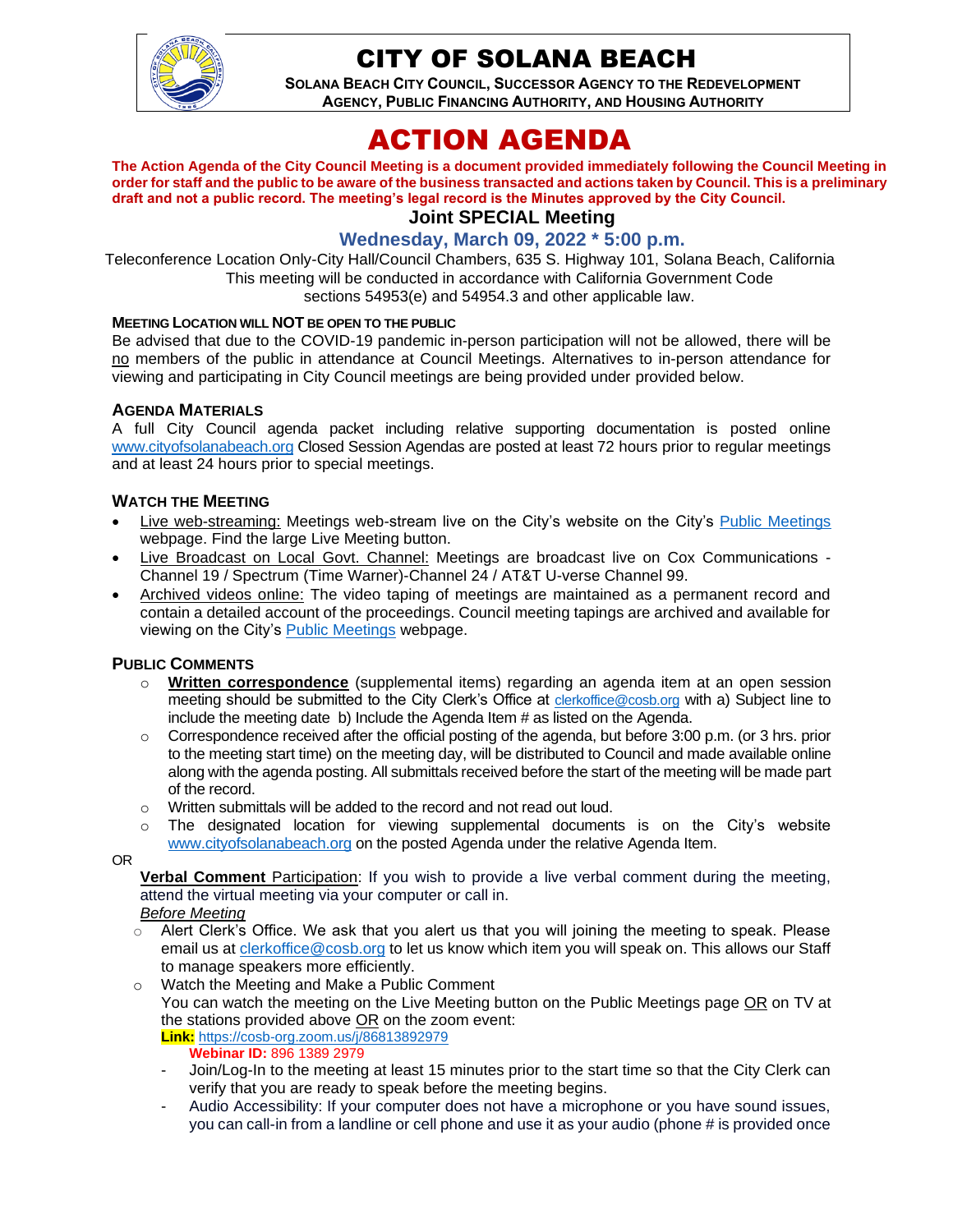you log-in to Zoom, see above). If you call in for better audio, mute your computer's speakers to eliminate feedback so that you do not have two audios when you are speaking.

#### *During Meeting:*

- o During each Agenda Item and Oral Communications, attendees will be asked if they would like to speak. Speakers are taken during each agenda item.
- $\circ$  Speakers will be asked to raise their hand (zoom icon under participants can be clicked or on the phone you can dial \*9) if they would like to be called on to speak during each item. We will call on you by your log in name or the last 4 digits of your phone #. When called on by the meeting organizer, we will unmute so you may provide comments for the allotted time. Allotted speaker times are listed under each [Agenda](https://urldefense.proofpoint.com/v2/url?u=https-3A__www.ci.solana-2Dbeach.ca.us_index.asp-3FSEC-3DF0F1200D-2D21C6-2D4A88-2D8AE1-2D0BC07C1A81A7-26Type-3DB-5FBASIC&d=DwMFaQ&c=euGZstcaTDllvimEN8b7jXrwqOf-v5A_CdpgnVfiiMM&r=1XAsCUuqwK_tji2t0s1uIQ&m=C7WzXfOw2_nkEFMJClT55zZsF4tmIf_7KTn0o1WpYqI&s=3DcsWExM2_nx_xpvFtXslUjphiXd0MDCCF18y_Qy5yU&e=) section.
- o Choose Gallery View to see the presentations, when applicable.

#### **SPECIAL ASSISTANCE NEEDED** - AMERICAN DISABILITIES ACT TITLE 2

In compliance with the Americans with Disabilities Act of 1990, persons with a disability may request an agenda in appropriate alternative formats as required by Section 202. Any person with a disability who requires a modification or accommodation in order to participate in a meeting should direct such request to the City Clerk's office (858) 720- 2400 [clerkoffice@cosb.org](mailto:EMAILGRP-CityClerksOfc@cosb.org) at least 72 hours prior to the meeting.

| <b>CITY COUNCILMEMBERS</b>           |                                              |                                                   |                                       |
|--------------------------------------|----------------------------------------------|---------------------------------------------------|---------------------------------------|
| Lesa Heebner, Mayor                  |                                              |                                                   |                                       |
| <b>Kelly Harless</b><br>Deputy Mayor | David A. Zito<br>Councilmember<br>District 1 | <b>Jewel Edson</b><br>Councilmember<br>District 3 | <b>Kristi Becker</b><br>Councilmember |
| Gregory Wade<br><b>City Manager</b>  | Johanna Canlas<br><b>City Attorney</b>       |                                                   | Angela Ivey<br><b>City Clerk</b>      |

#### **SPEAKERS:**

See Public Participation on the first page of the Agenda for publication participation options.

#### **READING OF ORDINANCES AND RESOLUTIONS:**

Pursuant to [Solana Beach Municipal Code](https://www.codepublishing.com/CA/SolanaBeach/) Section 2.04.460, at the time of introduction or adoption of an ordinance or adoption of a resolution, the same shall not be read in full unless after the reading of the title, further reading is requested by a member of the Council. If any Councilmember so requests, the ordinance or resolution shall be read in full. In the absence of such a request, this section shall constitute a waiver by the council of such reading.

## **CALL TO ORDER AND ROLL CALL:**

## **CLOSED SESSION REPORT:**

#### **FLAG SALUTE:**

### **APPROVAL OF AGENDA: COUNCIL ACTION: Approved 5/0**

#### **D. STAFF REPORTS: (D.1.)**

*Note to Public: Refer to Public Participation for information on how to submit public comment.* 

Any member of the public may address the City Council on an item of concern by submitting written correspondence for the record to be filed with the record or by registering to join the virtual meeting online to speak live, per the Public Participation instructions on the Agenda. The maximum time allotted for each speaker is THREE MINUTES (SBMC 2.04.190).